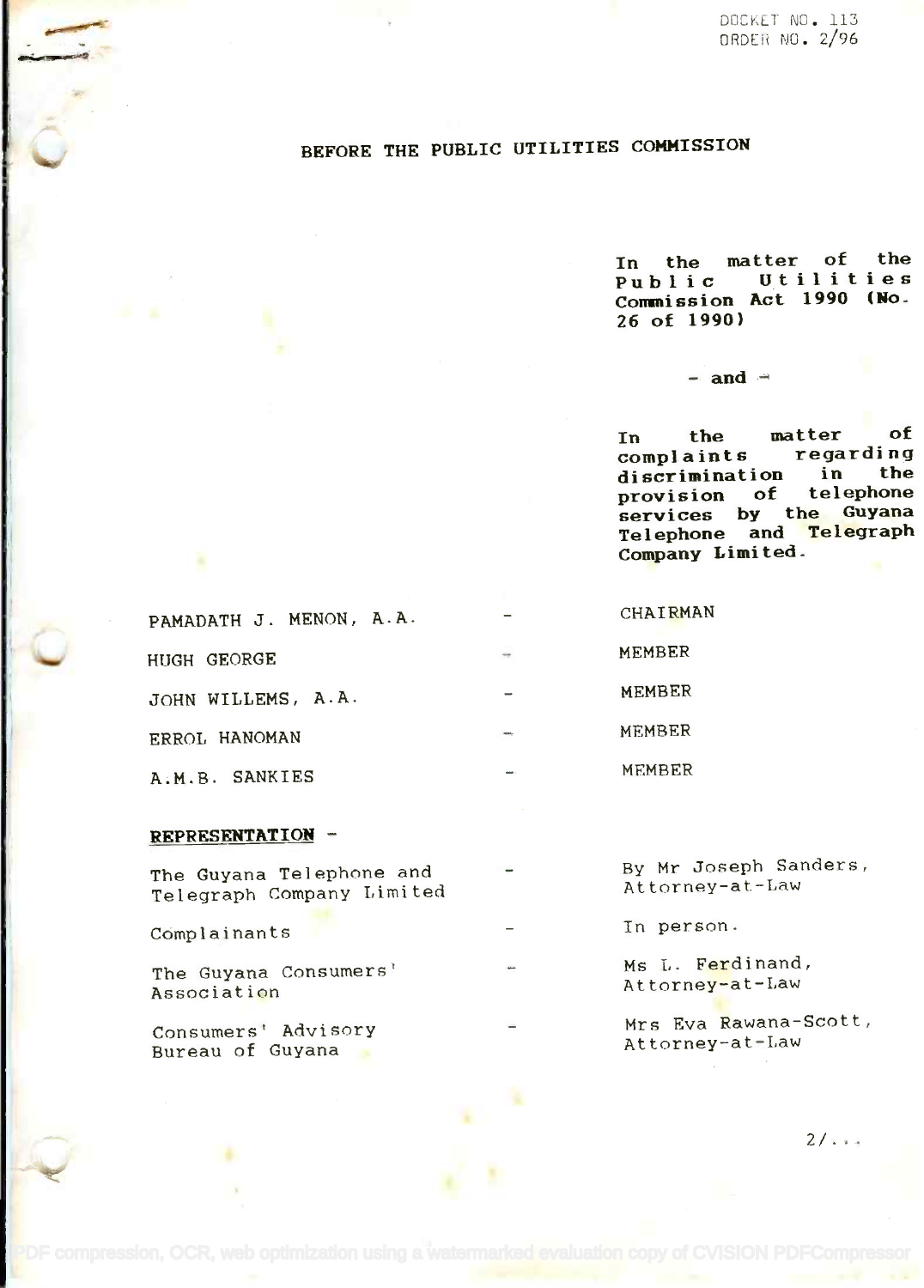### DECISION

Under section 26(1) of the Public Utilities Commission Act Under section 26(1} of the Public Utilities Commission Act 1990 (No. 26 of 1990) the service provided by a public utility, in 1990 (No. 26 of 1990) the service provided by a public utility, in the present case the Guyana Telephone and Telegraph Company Limited the present case the Guyana Telephone and Telegraph Company Limited ("GT&T"), has to be non-discriminatory. ("GT&T"), has to be non-discriminatory.

2. There were repeated complaints that the GT&T has been giving 2. There were repeated complaints that the GT&T has been giving preferential treatment to certain persons who applied for telephone preferential treatment to certain persons who applied for telephone connections, that some new applicants some how got telephone connections, that some new applicants some how got telephone connections while those who had applied for telephone connections connections while those who had applied for telephone connections years earlier would still be waiting to be provided with telephone years earlier would still be waiting to be provided with telephone service. In some of the complaints received by the Commission service. In some of the complaints received by the Commission there were allegations of corruption among some officers of the there were allegations of corruption among some officers of the GT&T. GT&T.

3. Paragraphs 16 and 17 of the Decision of this Commission 3. Paragraphs 16 and 17 of the Decision of this Commission dated 26th January, 1996, (Docket No. 113) reads as follows dated 26th January, 1996, (Docket No. 113) reads as follows -

"Though it was stated that telephone connections "Though it was stated that telephone connections were provided on the basis of the priority of applications were provided on the basis of the priority of applications ,made, there were general complaints that this principle was .made, there were general complaints that this principle was often igno<mark>re</mark>d. Some of the complainants made allegations of corruption by some of the staff members of GT&T. corruption by some of the staff members of GT&T.

Mr Raymond Roopnauth, Director of Technical Operations in Mr Raymond Roopnauth, Director of Technical Operations in GT&T, giving evidence on behalf of that compan<mark>y</mark> at the public hearing on 27th July, 1995, said that the Policy of GT&T in hearing on 27th July, 1995, said that the Policy of GT&T in the matter of allotment of telephones is "first come, first served". He, however, added that GT&T may jump the queue because the Company may receive Government appeals, and because the Company may receive Government appeals, and

 $3/\ldots$ 

2.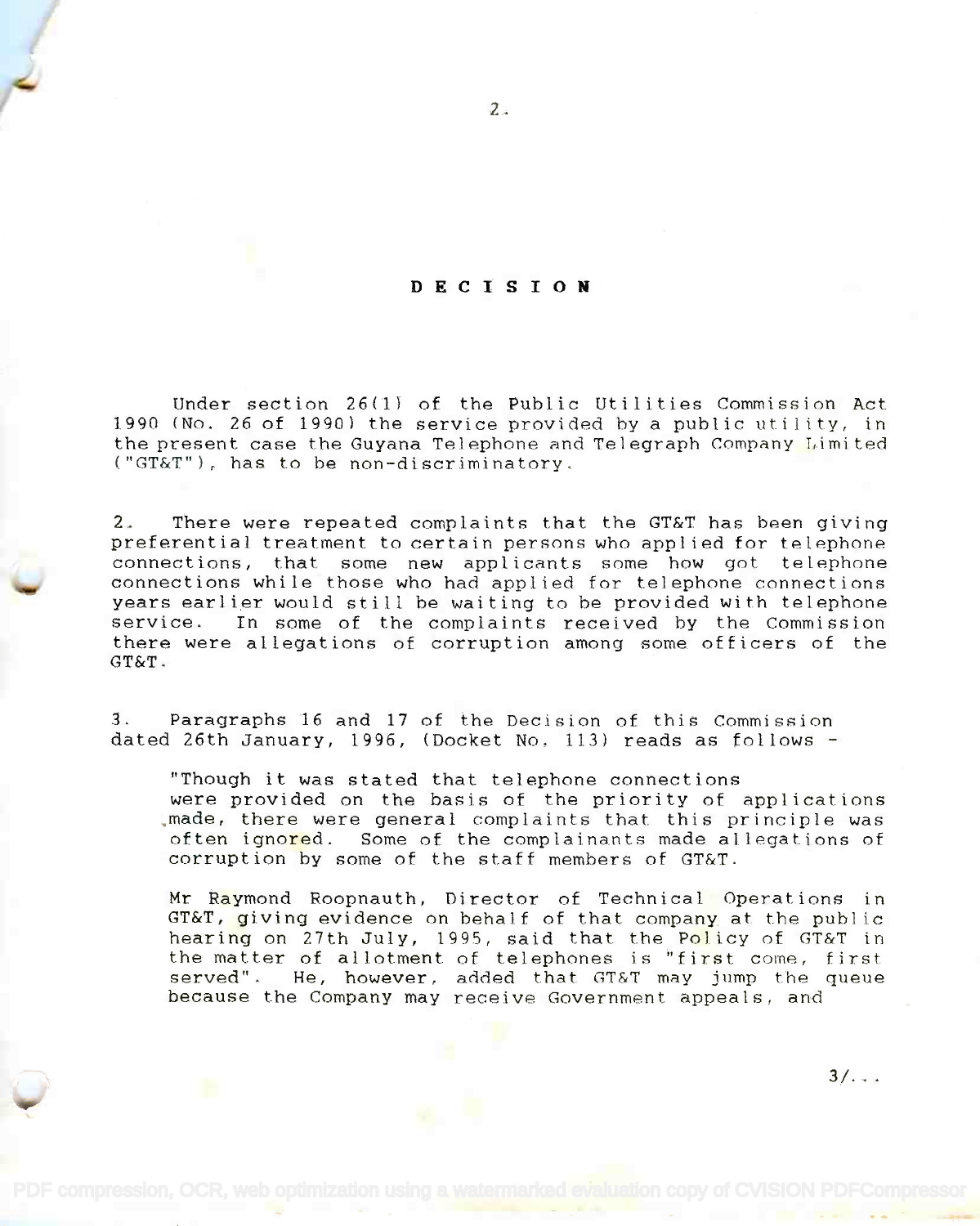appeals at different levels which may be classified as appeals at different levels which may be classified as "executive appeals". The Chairman of PUC then directed that "executive appeals". The Chairman of PUC then directed that GT&T should establish some criteria for the allotment of GT&T should establ ish some cri teria for the allotment of telephones, because even if GT&T accepted a policy of "first telephones, because even if GT&T accepted a policy of "first come, first served", in practical terms it may not always be come, first served", in practical terms it may not always be possible. There will have to be priorities. The Chairman possible. There will *have* to be priorities. The Chairman directed - directed -

"I would like you to establish some criteria "I would like you to establish some criteria and apply that criteria uniformly, and I would and apply that criteria uniformly, and I would like the Commission to be informed what the criteria you have established is." you have established is."

4. Pursuant to the direction of this Commission, the GT&T 4. Pursuant to thedirection of this Commission, the GT&T submitted a list of persons who were entitled to priority allotment submitted a list of persons who were entitled to priority allotment of telephones along with letter dated 7th May, 1996. This matter of telephones along with letter dated 7th May, 1996. This matter was discussed at the public hearing of the Commission on 13th May, was discussed at the public hearing of the Commission on 13th May, 1996. In the light of these discussions and a further suggestion 1996. In the light of these discussions and a further suggestion received from GT&T the priority list was revised. The final received from GT&T the priority list was revised. The final priority list is attached herewith as Annexure I. priority list is attached herewith as Annexure I.

## ORDER

5. It is hereby ordered that with effect from the date of this 5. It is hereby ordered that with effect from the date of this decision, telephone and other telecommunications service will be decision, telephone and other telecommunications service wi II be provided by the GT&T out of turn only to the categories of persons provided by the GT&T out of turn only to the categories of persons mentioned in the list at Annexure I. As among the categories of mentioned in the list at Annexure I. As among the categories of persons mentioned in that list, a category mentioned earlier would persons mentioned in that list, a category mentioned earlier would have precedence over the categories that follow it. In the case of *have* precedence over the categories that follow it. In the case of applications for telephone or other telecommunications services, applications for telephone or other telecommunications services, not covered by the priority list at Annexure I, the principle of not covered by the priority list at Annexure I, the principle of first come first served should be strictly followed. However, the first come first served should be strictly followed. However, the above is without prejudice to the power of the Commission to direct above is without prejudice to the power of the Commission to direct GT&T to reserve certain facilities for the purposes mentioned in GT&T to reserve certain facilities for the purposes mentioned in section 36 of the Public Utilities Commission Act 1990 (No. 26 of section 36 of the Public Utilities Commission Act 1990 (No. 26 of 1990). 1990) .